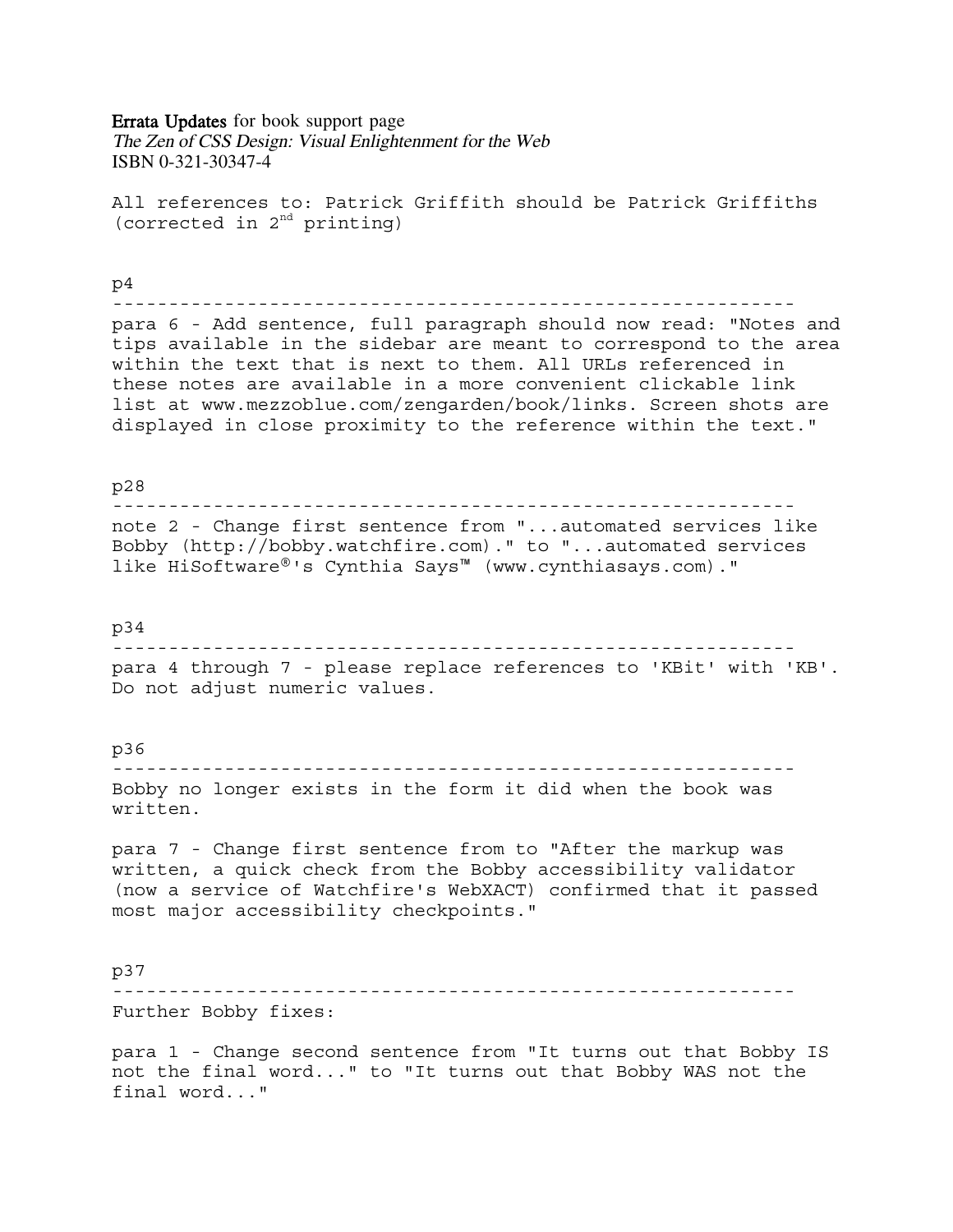para 1 - Change third sentence from "...there are guidelines that Bobby simply can't check." to "...there are guidelines that accessibility validators simply can't check." para 2 - Change to "In fact, at the time of writing, the supporting documentation on the Bobby site had this disclaimer:" para 4 - Change first sentence from "...automated tools like Bobby may..." to "...automated accessibility validators may..." quote 1 - Remove the reference to Frequently Asked Questions and the URL, since they no longer exist note 1 - Change from "Bobby (http://bobby.watchfire.com/) is an online accessibility checker. There are others, such as..." to "The former Bobby accessibility validator is now a service of WebXACT (http://webxact.watchfire.com/) from Watchfire. Others are available, such as..." p66 ------------------------------------------------------------ para 2 - Change second sentence to "The muted, MONOCHROME color scheme..." p80 ------------------------------------------------------------ para 1 - Change second sentence from "...use of the backgroundimage ATTRIBUTE..." to "...use of the background-image PROPERTY..." p87 ------------------------------------------------------------ code listing 1 – Should read: <h3>The Road to Enlightenment</h3> <p>Littering a dark and dreary road lay the past relics of browser-specific tags, incompatible DOMs, and broken CSS support.</p> p88 -------------------------------------------------------------

para 6 – Clarification for first sentence, "The advantage of float-based layouts is that a floated element is able to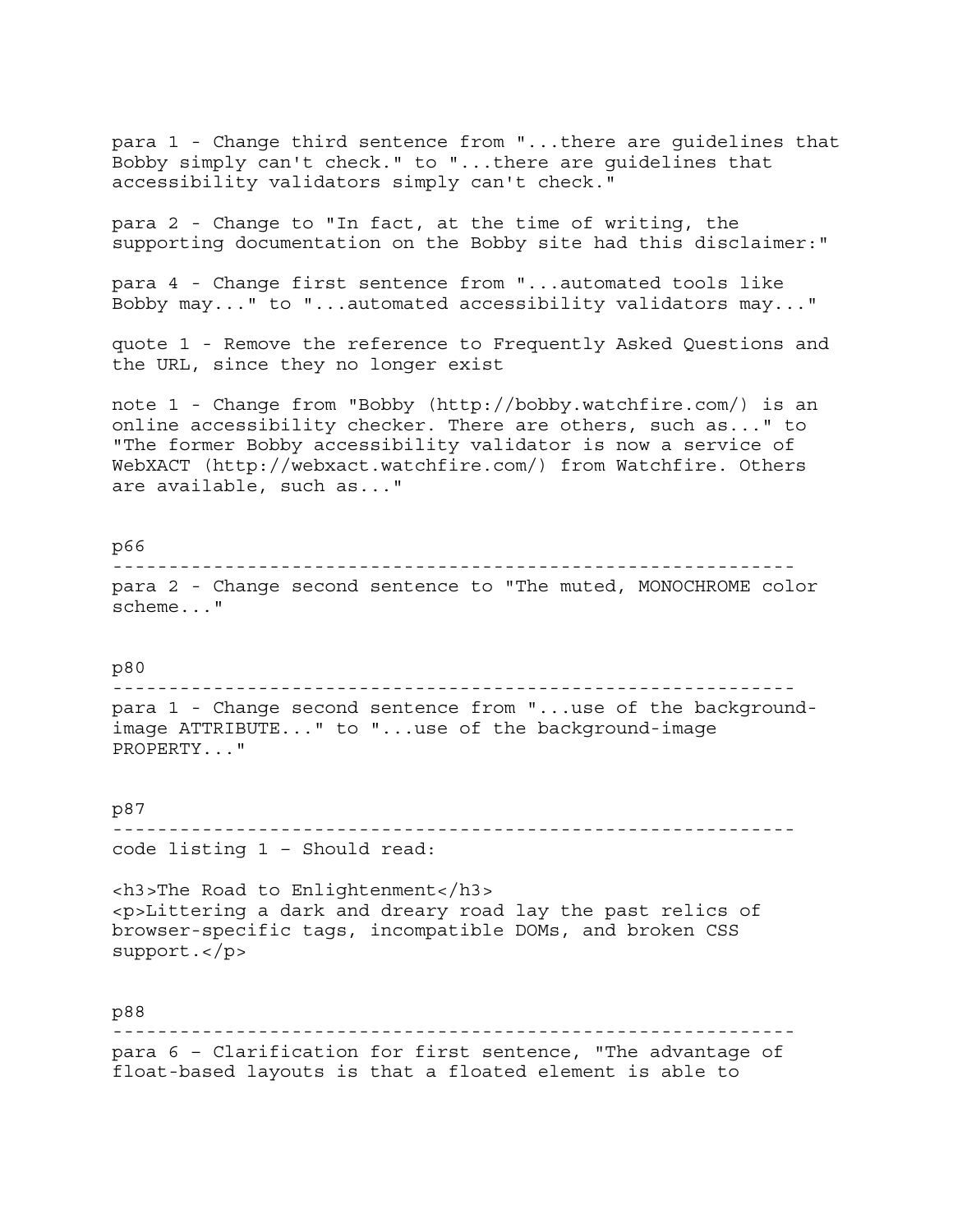influence other elements within the document flow; surrounding elements are aware of its position." p118 ------------------------------------------------------------ para 1 - Change first sentence from "The float ATTRIBUTE is..." to "The float PROPERTY is..." para 2 - Change first sentence from "In its simplest form, the clear ATTRIBUTE and..." to "In its simplest form, the clear PROPERTY and..." note 2 - Change note to: Methods for clearing floats without a clearing element in the HTML are available, but they should be used with caution. See "How to Clear Floats Without Structural Markup" (www.positioniseverything.net/easyclearing.html) and "Clearing Floats" (www.quirksmode.org/css/clearing.html). p119 ------------------------------------------------------------ para 1 - Change first sentence from "...doesn't support the width and height ATTRIBUTES quite as..." to "...doesn't support the width and height PROPERTIES quite as..." para 6 - Change first sentence from "We'll explore the overflow ATTRIBUTE in the..." to "We'll explore the overflow PROPERTY in the..." p120 ------------------------------------------------------------ para 5 - Change second sentence from "The overflow ATTRIBUTE was..." to "The overflow PROPERTY was..." p121 ------------------------------------------------------------ para 1 - Change URL in last should be: http://www.shauninman.com/plete/2004/07/absolute-clearance para 2 - Change third sentence from "But by using em unit values for ATTRIBUTES like..." to "But by using em unit values for

PROPERTIES like..."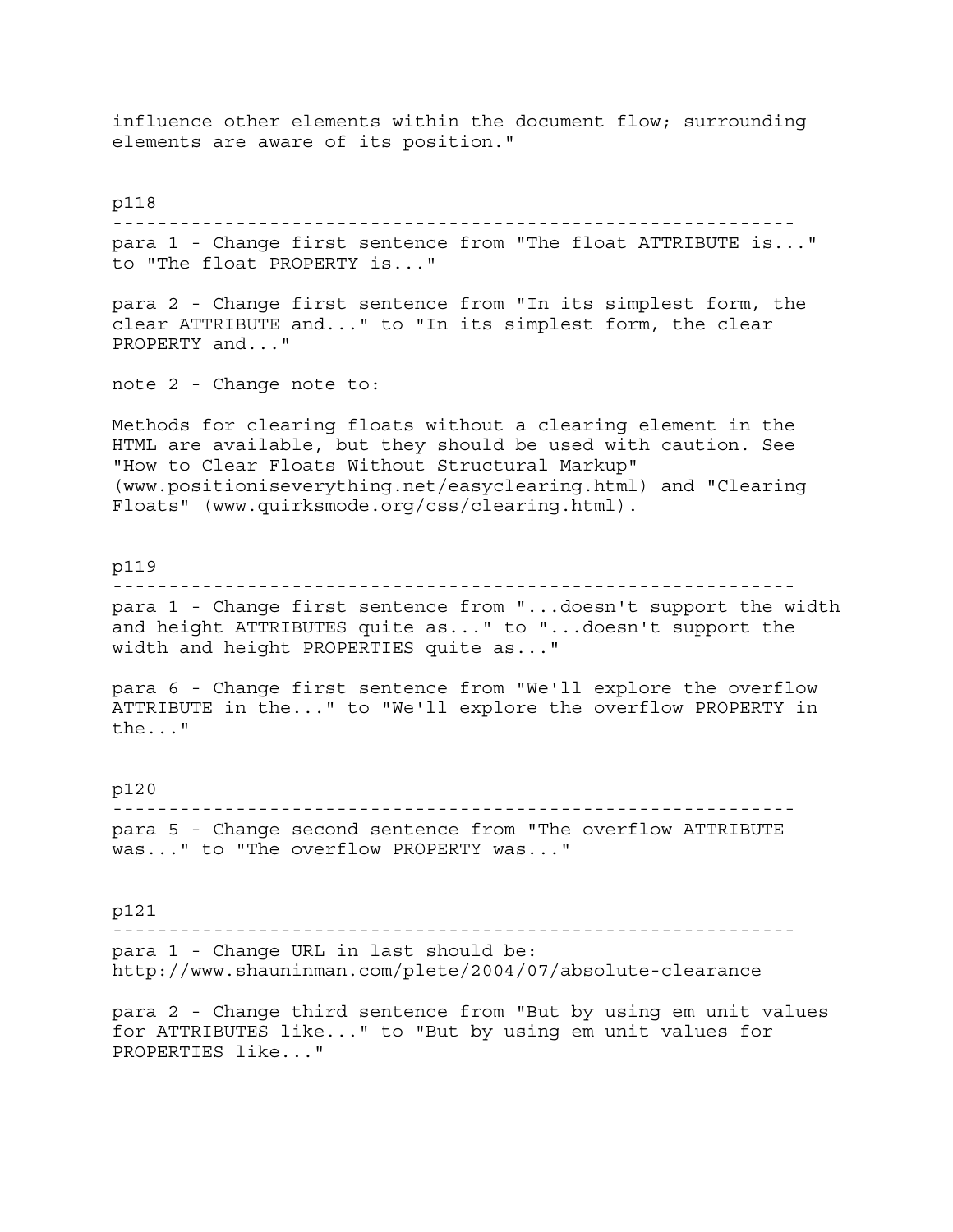#### p134

------------------------------------------------------------- 4th line on page - please code format 'span' in "Screen reader accessible; no extra span."

## p153

------------------------------------------------------------ tip 1 - URL should be: http://creativecommons.org/find

## p155

------------------------------------------------------------ note 2 - Change URL to: www.apple.com/quicktime/technologies/qtvr

## p165

------------------------------------------------------------ para 3 - change third sentence to "...other type properties such as kerning, tracking, and leading (line height) all influence..."

## p196

------------------------------------------------------------ second line on the page - add 'for', to read "...the basic principles of type for onscreen and print use."

#### p201

-------------------------------------------------------------

para 3 – should read: "CSS inheritance is a concept that allows for the styling of multiple elements at once. Without some way to combine and apply style rules to more than one item at a time, CSS files would likely require some form of one-to-one matching between every element on a web page and the CSS that styles it- an impractical and unwieldy idea."

p204 ------------------------------------------------------------ para 2 - Change second sentence from "...applied on a per-ATTRIBUTE basis..." to "...applied on a per-PROPERTY basis..."

p205 ------------------------------------------------------------ para 2 - Change first sentence from "The z-index ATTRIBUTE is..." to "The z-index PROPERTY is..."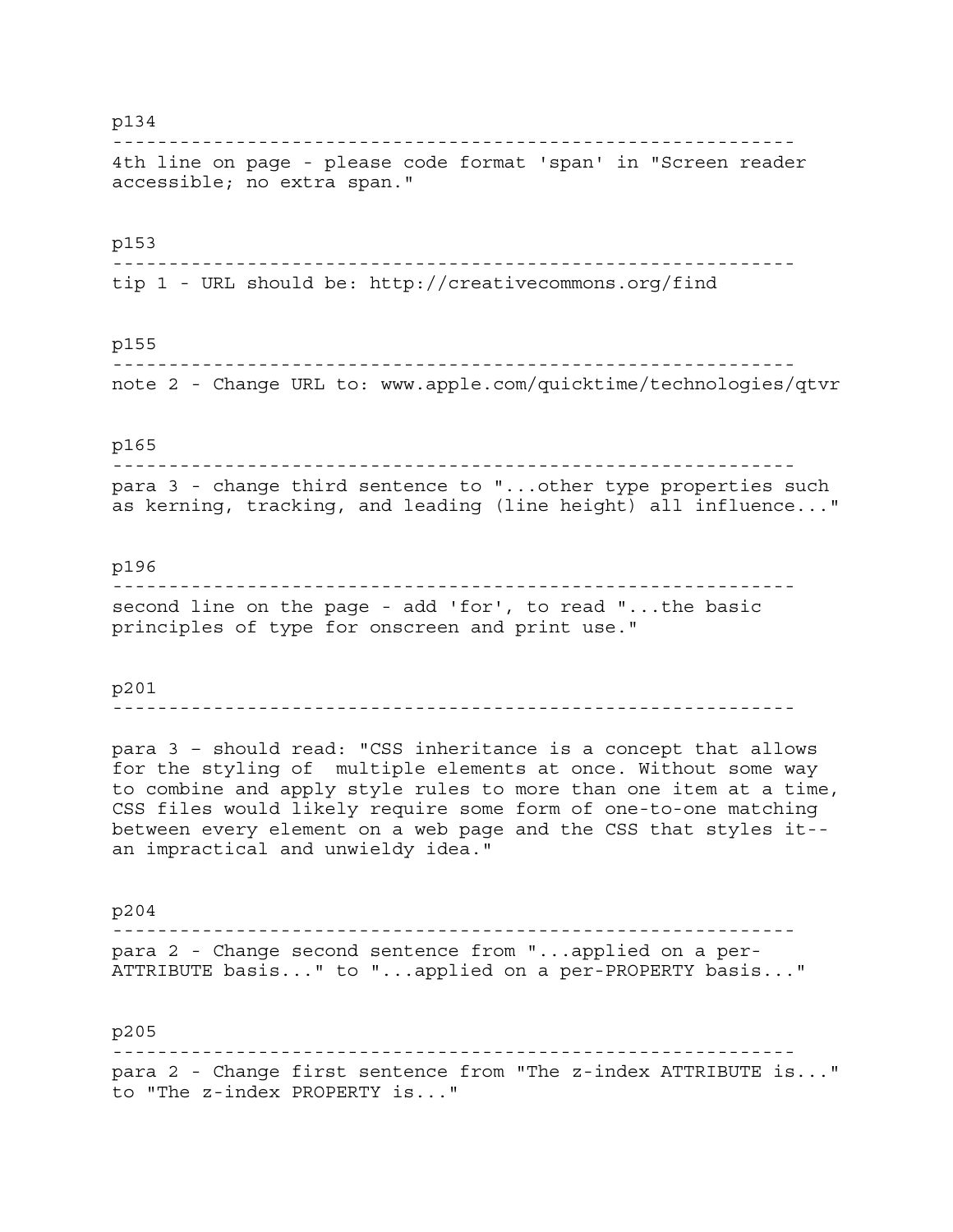p207 - p209, p273

-------------------------------------------------------------

Changes in references to the word 'attribute': The references to 'attribute selectors' on these particular pages \*MUST NOT\* be changed to 'property selectors'.

p213 ------------------------------------------------------------ para 3 - Change first sentence from "The fixed positioning ATTRIBUTE allows..." to "The fixed positioning PROPERTY allows..." p229 ------------------------------------------------------------- In the code listings on this page, the } characters should be flush left to align with the first line in each respective code listing. There are three that need this fix, and to use the last code listing on the page as an example, this is what it looks like now: body>#extraDiv1 { display: none; } And this is what we want: body>#extraDiv1 { display: none; } p231 ------------------------------------------------------------- Page 231 - The screen shots for figures 1 and 2 are reversed. figure caption 2 - add 'horizontal', to read "...but you'll see a horizontal scroll bar in a smaller window." p232 ------------------------------------------------------------ figure caption 2 - add 'horizontal', to read "...and they also look great in a smaller window; notice that there's no horizontal

scrollbar."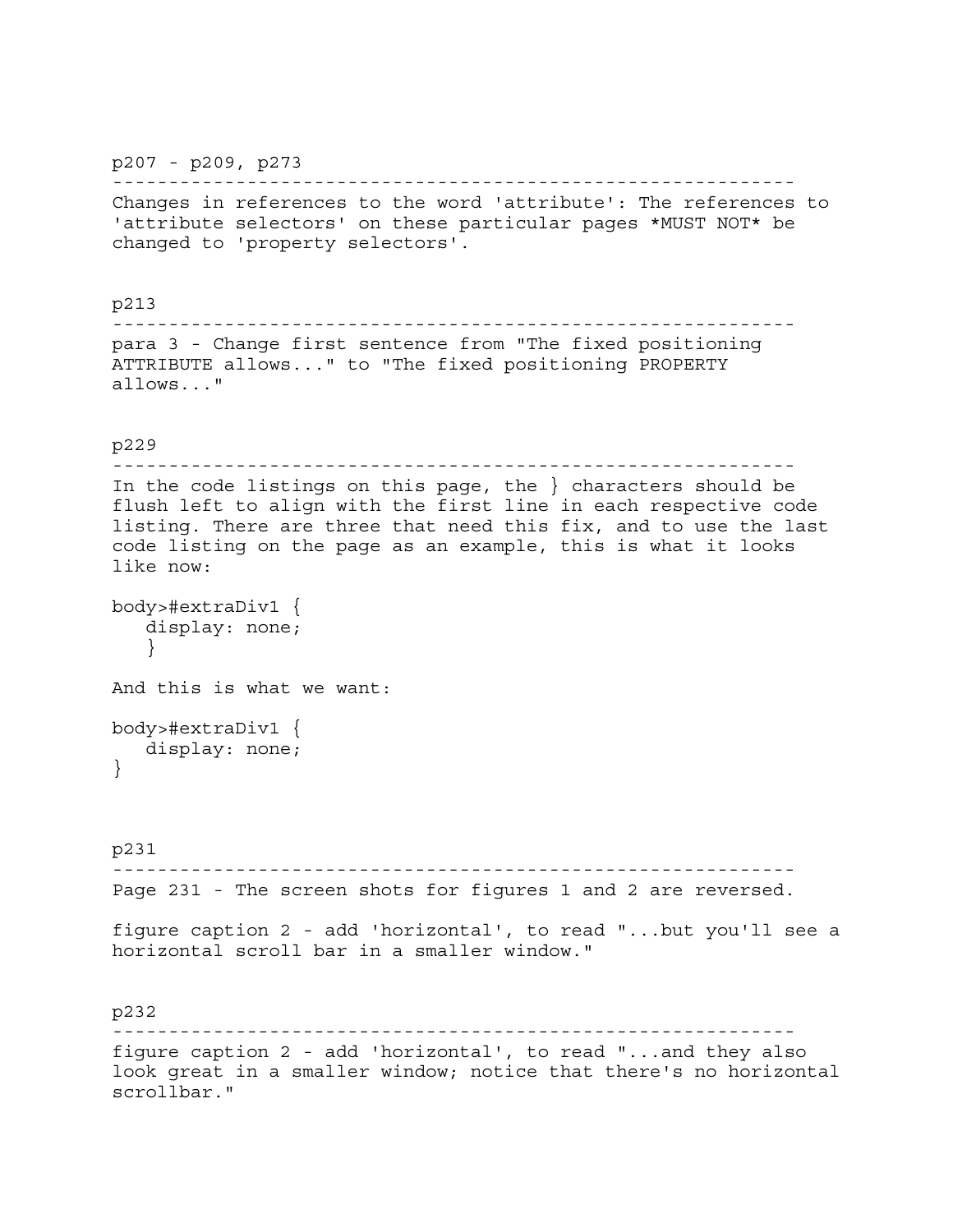para 1 – Correct URL: www.themaninblue.com/experiment/ResolutionLayout para 2 - remove word 'aspect' from second sentence, to read "A 1.6:1 ratio between a photo..." note 1 - remove word aspect from first sentence, change to read "A ratio refers to..." p246 ------------------------------------------------------------ para 2 - Change third sentence from "...value for the backgroundattachment ATTRIBUTE." to "...value for the background-attachment PROPERTY." Page 261 – Hanson should be Hansen p267 ------------------------------------------------------------ note 1 - Change URL to: http://virtuelvis.com/archives/2004/01/css-for-opera-7 code block - there's a missing } at the end. There should be two, so the closing of the block looks like this: .... z-index: 0; border-bottom:3px solid #fff; } } p278 ------------------------------------------------------------ para 6 - change this code example -- <div id="anchor"> -- to this -- id="anchor" p280 ------------------------------------------------------------- Note: All URLs reference in this book, including those below, are available as a more convenient clickable link list at

www.mezzoblue.com/zengarden/book/links.